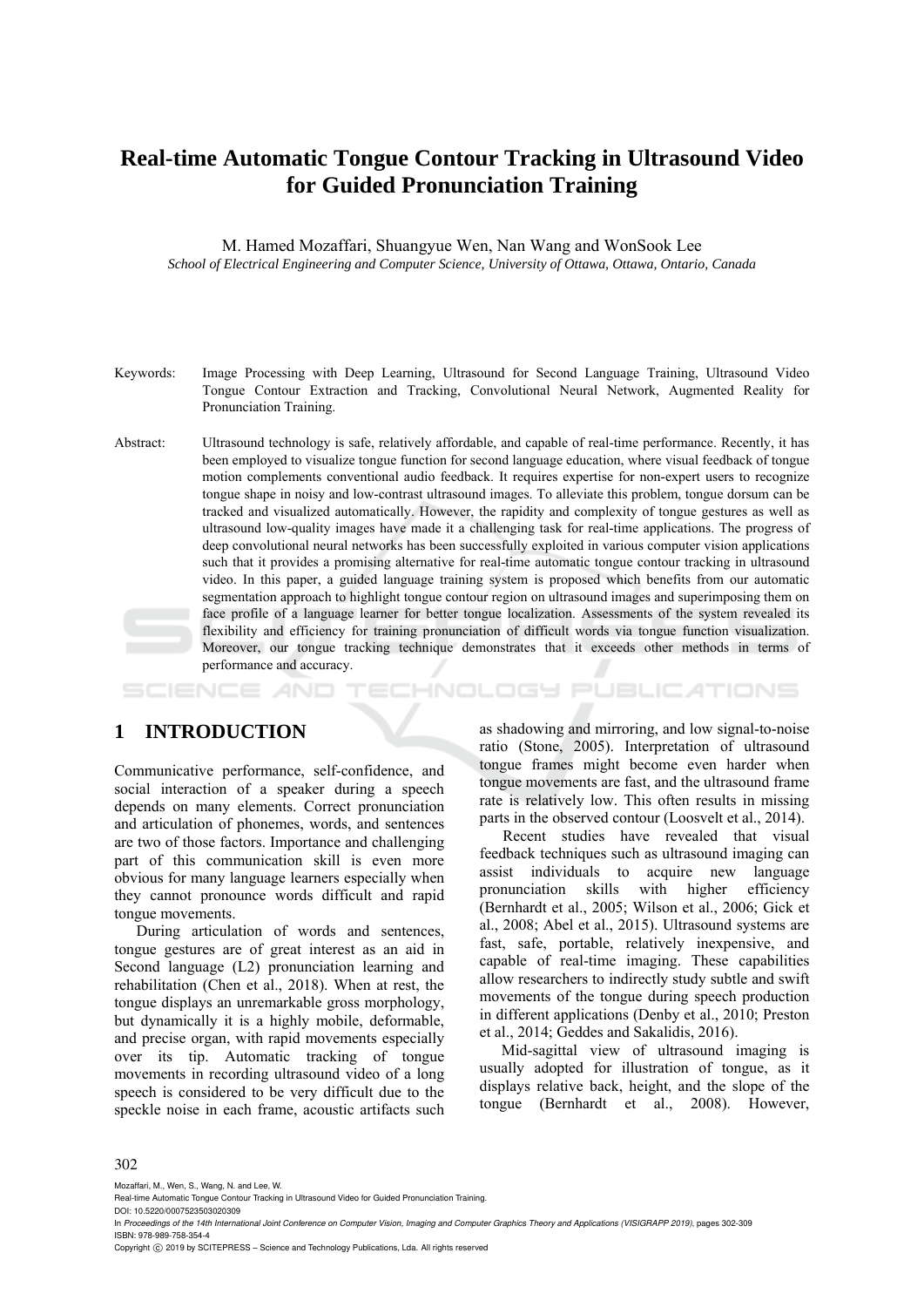localization and interpretation of tongue gestures in ultrasound images is not an easy task for non-expert users (see Figure 1, for the first time, one cannot recognize exact location of the tongue in ultrasound images). Therefore, highlighting tongue dorsum on ultrasound data, in form of a curved contour which is usually defined under the brightest and longest continues region (Zharkova, 2013; Lee et al., 2015), can significantly assist language learners to recognize the tongue shapes.



Figure 1: The approximate position of the tongue when producing a vowel. Sounds vary depending on tongue's position and shape which are not visible from outside. Tongue surface can be seen as a bright region on ultrasound image on the left.

So far, few language training systems have been implemented utilizing ultrasound imaging (Hoopingarner, 2005; Gick et al., 2008). Language learners should first be involved in a pre-training stage which helps them to comprehend the location of the tongue in ultrasound videos data.

Our study aim is to provide a system to facilitate second language pronunciation training by depicting tongue function in real-time and recorded videos. A face tracking method is utilized to find optimum position of the tongue on face profile then they are registered to create overplayed videos. Our language training system attempts to alleviate the problem of tongue localization in ultrasound data for non-expert users utilizing our tongue tracking approach that visualizes contour of the tongue, superimposed on ultrasound video frames.

## **2 LITERATURE REVIEW**

A variety of techniques have been tested for tongue contour tracking in ultrasound images such as active contour models (Ghrenassia et al., 2014; Laporte and Ménard, 2015; Xu et al., 2016), graph-based technique (Tang and Hamarneh, 2010), machine learning-based methods (Tang et al., 2012; Fabre et al., 2015), and many more (Laporte and Ménard,

2018). Manual labeling is essential for at least initialization in those researches (Laporte and Ménard, 2018) such that tongue tracking in real-time is impossible also with using famous software packages like EdgeTrak.

Up to now, research on deep learning methods has stirred a great deal of attention, and It shows that deep learning algorithms, particularly convolutional neural network (CNN) (Xu et al., 2017), are powerful enough for solving many problems in pattern recognition and data mining, including ultrasound tongue contour tracking (Laporte and Ménard, 2018). In similar studies (Fasel and Berry, 2010; Berry and Fasel, 2011; Berry, 2012; Csapo and Lulich, 2015; Jaumard-Hakoun et al., 2016), tongue contour was extracted automatically using deep belief networks (DBNs) and deep auto-encoder (Ji et al., 2017).

The accuracy of deep learning methods is highly related to the size of training dataset and the complexity of the deep network model. Hence, there is always a trade-off between the number of training samples, which is a big issue in many applications such as in medicine (Ronneberger et al., 2015; Litjens et al., 2017), and the number of parameters in the network, which it requires more computing and memory units. Results of deep learning techniques like U-net for medical image segmentation illustrate acceptable accuracy. However, due to the deep architecture with many layers, computational resources should be highly powerful in training and testing stages. For real-time applications such as ultrasound tongue contour tracking this performance, the issue is also more fundamental.

In this paper, by inspiration from a famous architecture, so-called "fully convolutional network" (Badrinarayanan et al., 2015; Long et al., 2015; Ronneberger et al., 2015), we propose a new simpler architecture for real-time video tongue contour tracking for using in our designed language training system. The efficiency of our language training system was tested by conducting experiments to teach pronunciation of some difficult words.

## **3 SYSTEM ARCHITECTURE AND METHODOLOGY**

Main modules of our language pronunciation training system are illustrated in Figure 2. In both modules, the ultrasound data, contain tongue contour information extracted by our proposed tracking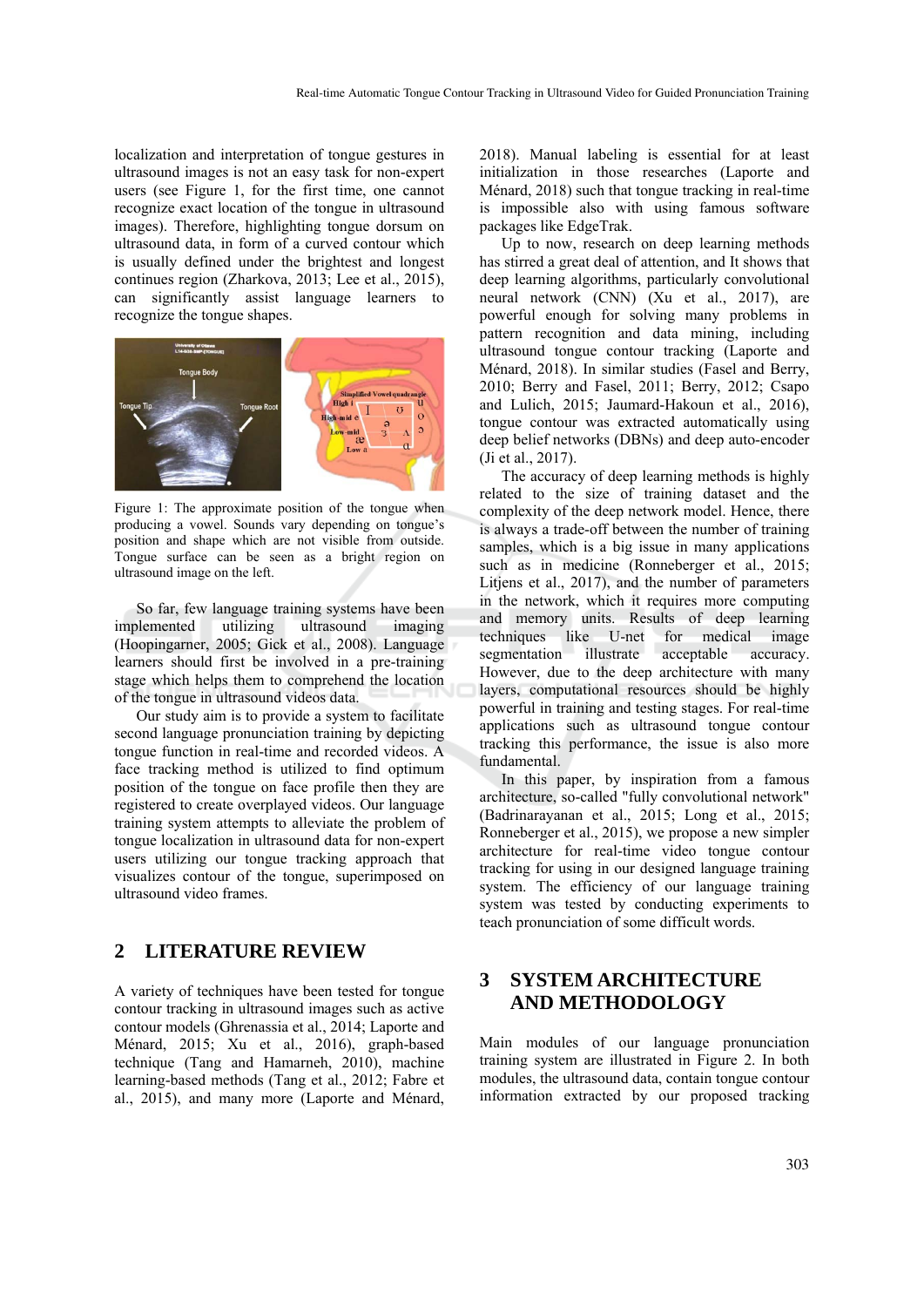method, are overlaid automatically on a video recorded from face profile. In general, two superimposed videos are played on a computer's screen for a language learner, one from real-time recording of him/his tongue and the other from an instructor's tongue during speech.



Figure 2: Schematic of our language training system. Language learner can see both off-line and real-time data on a computer screen. The off-line video is played with a small delay and language learner imitate that word. The learner comprehends the differences between two videos and tries to duplicate instructor's video.

#### **3.1 Tongue Tracking and Extraction Module**

Tongue contour tracking in ultrasound video is a unique problem such that according to our experiments, the diversity of tongue data is restricted to the flexibility and deformation states of the tongue muscle. We proposed a deep learning approach, employing CNN layers, capable to address the real-time performance issue due to its small architecture and training dataset (see Table 1).

In SegNet architecture (Badrinarayanan et al., 2015), two consecutive convolutional layers are for having a better receptive field, however, these extra layers in each stage of encoding and decoding apply a huge number of parameters to the network in inference stage. We found that omitting one convolutional layer in each stage of encoding and decoding, improves architecture performance in terms of speed though its accuracy is still

comparable with the original model. In our architecture, we decreased many repeating convolutional and deconvolutional layers of SegNet as well as many activation functions by try and error experiments. We also added concatenation strategy from the U-net model (Ronneberger et al., 2015) for increasing accuracy of the predictions.

Table 1: Our deep learning architecture (Conv: convolution, Concate: concatenation).

| Network Architecture |                                                                                         |
|----------------------|-----------------------------------------------------------------------------------------|
| Layers               | Specification (Down-sampling)                                                           |
| Conv 1               | 32 (filters: 3×3, stride: 1×1, activation: ReLU,<br>padding: "Valid")                   |
| Pool 1               | Max-pooling with stride: $2\times 2$                                                    |
| Conv <sub>2</sub>    | 64 (filters: 3×3, stride: 1×1, activation: ReLU,<br>padding: "Valid")                   |
| Pool <sub>2</sub>    | Max-pooling with stride: $2\times 2$                                                    |
| Conv <sub>3</sub>    | 128 (filters: $3\times3$ , stride: $1\times1$ , activation: ReLU,<br>padding: "Valid")  |
| Pool 3               | Max-pooling with stride: $2\times 2$                                                    |
| Conv <sub>4</sub>    | 256 (filters: 3×3, stride: 1×1, activation: ReLU,<br>padding: "Valid")                  |
| Pool 4               | Max-pooling with stride: $2\times2$                                                     |
| Conv <sub>5</sub>    | 512 (filters: 3×3, stride: 1×1, activation: ReLU,<br>padding: "Valid")                  |
| Layers               | Specification (Up-sampling)                                                             |
| $Un-pool1$           | Max-un-pooling repeats the rows and columns by<br>size 2                                |
| Concate 1            | Concatenate conv 4 outputs and un-pool 1                                                |
| Cony 6               | 256 (filters: 3×3, stride: 1×1, activation: ReLU,<br>padding: "Valid")                  |
| Un-pool 2            | Max-un-pooling repeats the rows and columns by<br>size 2                                |
| Concate 2            | Concatenate conv 3 outputs and un-pool 2                                                |
| Conv 7               | 128 (filters: $3\times3$ , stride: $1\times1$ , activation: ReLU,<br>padding: "Valid")  |
| Un-pool 3            | Max-un-pooling repeats the rows and columns by<br>size 2                                |
| Concate 3            | Concatenate conv 2 outputs and un-pool 3                                                |
| Conv 8               | 64 (filters: 3×3, stride: 1×1, activation: ReLU,<br>padding: "Valid")                   |
| Un-pool 4            | Max-un-pooling repeats the rows and columns by<br>size 2                                |
| Concate 4            | Concatenate conv 1 outputs and un-pool 4                                                |
| Conv 9               | 32 (filters: 3×3, stride: 1×1, activation: ReLU,<br>padding: "Valid")                   |
| Conv 10              | 1 (filters: $1\times1$ , stride: $1\times1$ , activation: Sigmoid,<br>padding: "Valid") |

The popular tongue tracking software, EdgeTrak, is capable of providing tongue contours for a limited number of frames with the requirement of manual initialization near to the tongue region and tuning it during the extraction process. In contrast, our proposed model is significantly fast, needs a small dataset for training, and it can automatically delineate tongue contours in real-time from long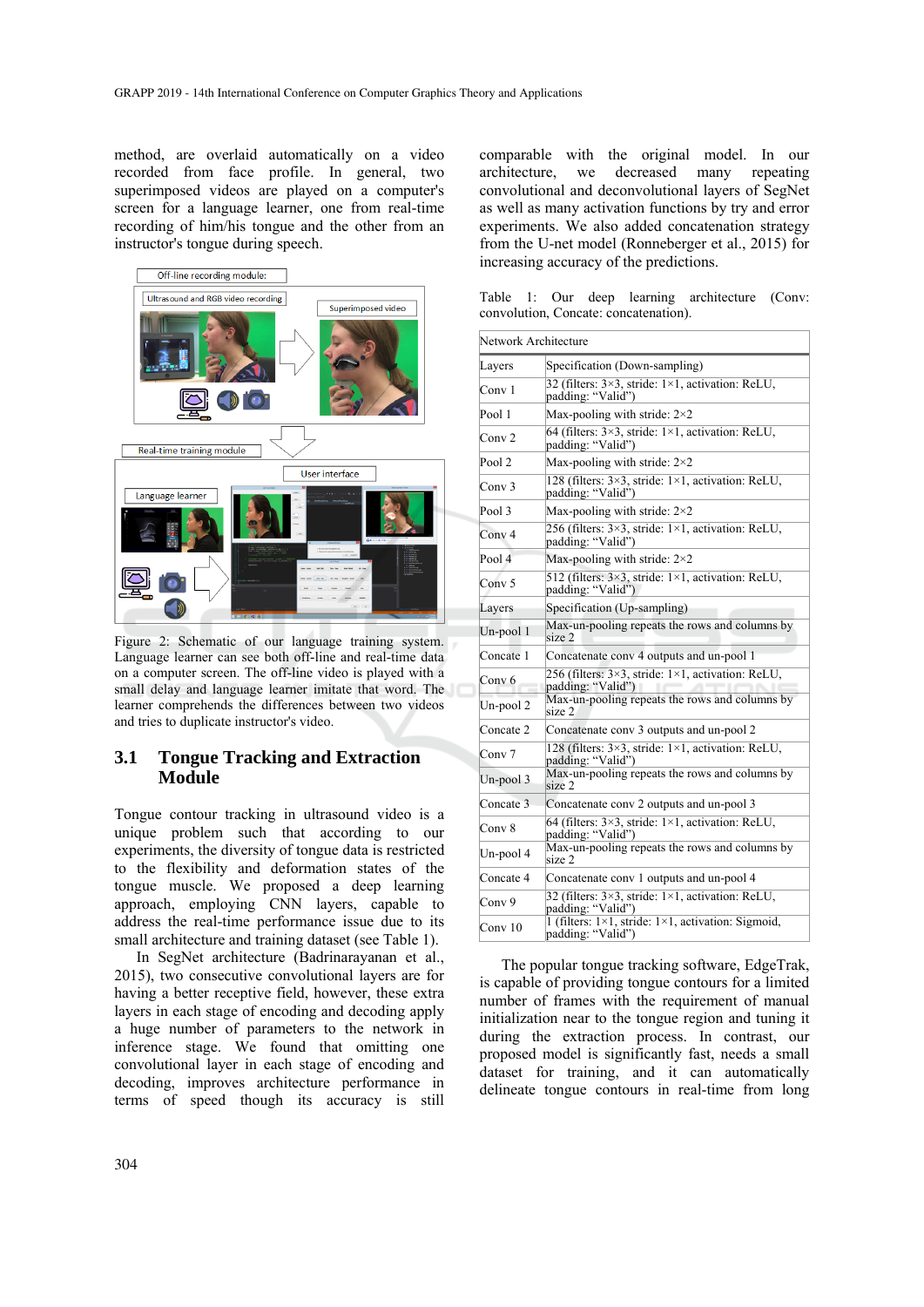ultrasound videos without any manual initialization or tuning.

As can be seen from Table 1, our proposed network consists of repeated 3×3 convolutions with no zero padding, each followed by a rectified linear unit (ReLU). A  $2\times2$  max pooling operation with a stride of 2 is applied in each down-sampling step. In decoding path, from the lowest contracted layer to the output feature map, each layer consists of an upsampling of the feature map followed by a  $2\times 2$ convolution that halves the number of feature channels, a concatenation with the correspondingly cropped feature map from the corresponding contracting path, and a  $3\times3$  convolutions followed by a ReLU. Our model has only 10 convolutional layers (in contrast to 23 layers in U-net and 26 in SegNet). For the sake of fair comparison, we did not add data augmentation, a powerful strategy for increasing the size of training data, and batch normalization layers, a method for increasing the performance and stability.

The result of the proposed method is a segmented region on the ultrasound image, so we need to extract contours for comparison with other tongue contour tracking techniques. First, we binarize the segmented tongue contour image with a threshold value and then invoke the skeleton extraction method to create thin curves out of the binary image (see Figure 3).



Figure 3: samples of images in segmentation and extraction process: (a) one original image (b) true label or mask (c) predicted area (d) converted binary image (e) contour skeleton of the white region of (d), (f) superimposed image of original and extracted contour (green curve).

#### **3.2 Ultrasound Pronunciation Training System Module**

In order to test the potential utility of our language training system in second language, a preliminary investigation was conducted with two Chinese students as participants. Three English native speakers were considered as instructors and trained to read predefined words. As Figure 2 shows, recording procedures is a two-fold process. Off-line recording module (see Figure 4) which a native instructor sits in front of the system who reads a list of predefined difficult words. In our experiment, list of difficult words (see Table 2) was produced by conducting a survey using questionnaires, among 20 Chinese students in University of Ottawa, asking about the words which they have more difficulties to pronounce in English.



Figure 4: An instructor is pronouncing a list of words and her face and voice are recorded by the camera as well as ultrasound video. Manually, cropped ultrasound video and the tongue contour extracted (green line) from that video are superimposed with the video from the camera.

In the second module, similarly, one student keeps an ultrasound probe under his/her chin and reads the list of predefined words to learn their pronunciations (see Figure 5). Ultrasound video of the tongue, RGB video from speaker's face profile, and speech sound are captured in both modules. During the training process, the learner observes instructor video for each word and try to imitate the instructor's tongue in ultrasound video which is shown at the same time on screen with a sort of delay. While the learner is reading the words, tongue contour is superimposed and illustrated automatically in real-time on ultrasound image sequences. For overlaying videos, Haar feature detection algorithm is applied to the RGB video to find the area around the lips of the speaker. Then, segmented ultrasound image sequences are registered on the face profile.



Figure 5: A learner is pronouncing a list of words after hearing the voice and watching the video from the instructor. The white color line is extracted from ultrasound data automatically.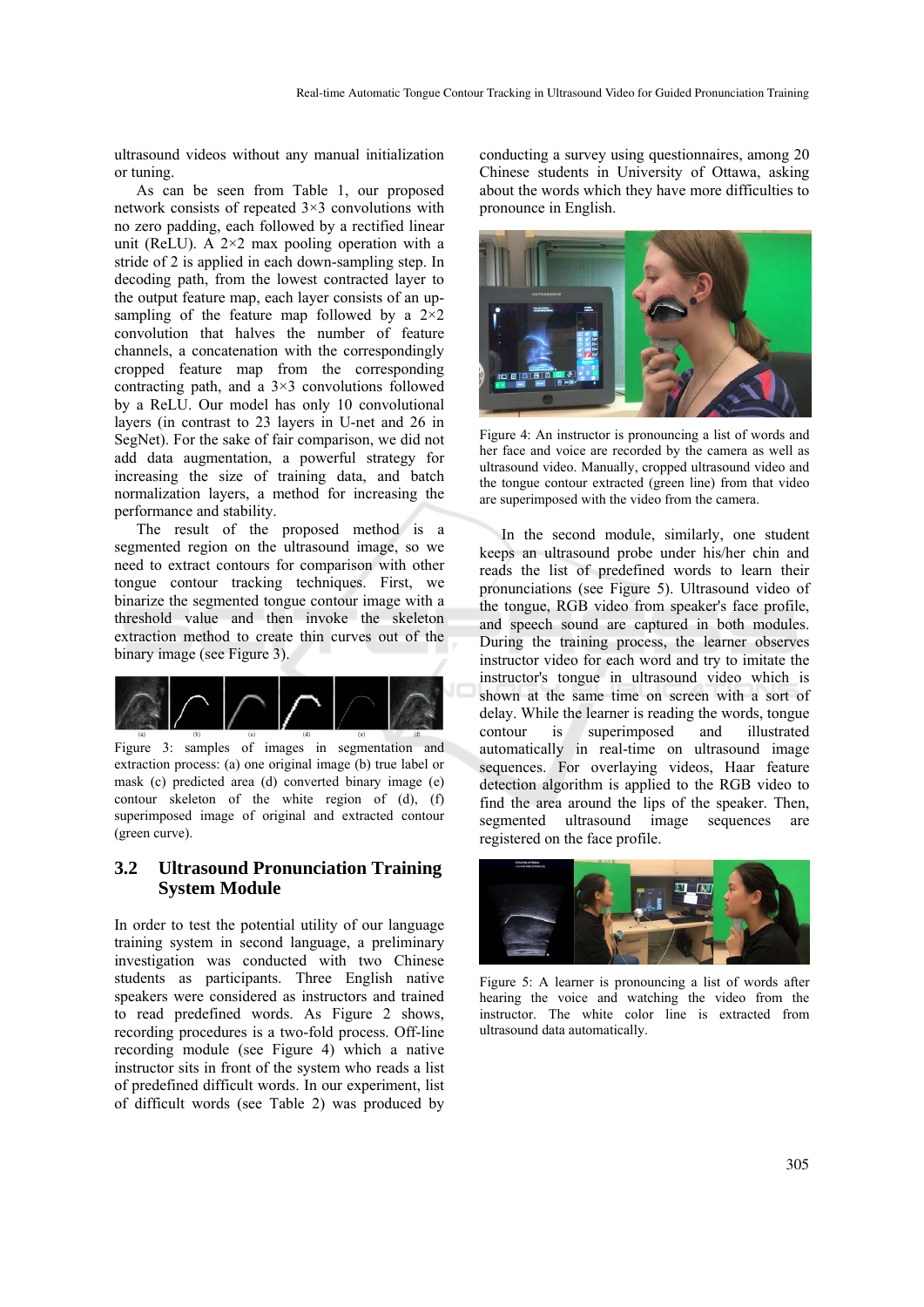|             | Korea  | Stuff  | Tone  | Girl | Pool |
|-------------|--------|--------|-------|------|------|
| Pairs       | Career | Staff  | Tune  | Grow | Pull |
| Single word | Little | Studio | Sugar |      |      |

Table 2: A set of English words and pairs with difficulty to pronounce for the Chinese language learner.

### **4 EXPERIMENTAL RESULTS**

Due to the lack of similar language training system in the literature, we qualitatively compared our system with similar ideas (Hueber, 2013; Ouni, 2014; Abel et al., 2015). From our experimental results, our language training system is highly userfriendly due to the illustration of tongue contour instead of just depicting raw ultrasound image sequences. Real-time and automatic performance of our system allows linguistics to focus on training process instead of manual editing and interpretation of ultrasound images.

Our tracking method can recognize tongue dorsum in different positions and orientations due to translation invariant characteristic of CNN's. In order to register ultrasound video on face profile video automatically, a face detection algorithm from OpenCV library (Haar cascade) is employed which can find the approximate place of the tongue on the face. Thus, students could use the system with more flexibility than previous studies without using any fixtures for fixing their head and ultrasound probe position. Our system does not require any initialization steps, and due to the simplicity of our deep network architecture, GPU facility is not necessary.

We assessed the proposed deep learning model on a database comprises of 2190 images captured by our ultrasound machine (Tablet Ultrasonix with L14-5 linear probe) and 6631 images from the internet (Lawson et al., 2015). Each image has a size of (128  $\times$ 128), each of which comes with the same size corresponding annotated mask created by our annotation software package. The output segmented image has size (34×34). Output results are illustrated in the last row of Figure 6 where we randomly selected some frames for the sake of presentation.

The database was divided into a training set and a validation set with an 80/20 percentage split ratio, respectively. We deployed our method by using the Keras library (Chollet and others, 2015) and TensorFlow backend (Abadi et al., 2016). Adam, an algorithm for first-order gradient-based optimization of stochastic objective functions was used with its default parameters (Kingma and Ba, 2014), in which

a learning rate of 0.001,  $β_1$  of 0.9, and  $β_2$  of 0.999, as well as schedule decay of 0.05 after each epoch, were adopted to achieve a better convergence. Default parameter values from relevant publications (Badrinarayanan et al., 2015; Long et al., 2015; Ronneberger et al., 2015) have been used for other parameters such as the number of encoding and decoding layers, number of iterations, and batch sizes.



Figure 6: Results of applying the proposed image segmentation and extraction method on video data. First row: Some randomly selected raw ultrasound frames (128×128), Second row: Corresponding masks for each frame in the first row (128×128), Third row: Predicted masks (34×34), Fourth row: Extracted contours using skeleton method on a resized version of third raw images (128×128) and then moved to lower part of the contour region to superimpose with the original frame.

We used binary cross-entropy as the loss function. To evaluate the performance of the proposed method, we also calculated the dice coefficient. Prediction and the labeled data are compared in terms of MSD as defined in (Jaumard-Hakoun et al., 2016). Our experimental results are compared with the results of deep belief network (DBN) (Jaumard-Hakoun et al., 2016) which is the only previous method known to use deep learning in tongue image analysis. Table 3 shows the comparison for the Dice-coefficient validation error related to the number of epochs. In our system, the error declines to around 0.2 when the number of epochs is around 100 and then levels out. The DBN error remains around 0.4 even though the number of epochs increases. Results of our proposed model are shown in Figure 6 such that, for the sake of illustration, frames were selected randomly during the training stage. Images in the third row are predicted maps from our proposed model which are like the true labels in the second row.

Our proposed method outperformed other methods regarding MSD criteria as shown in Table 4. The MSD value in terms of pixels was 1.43 pixels for our proposed method, with a conversion of 1 px  $= 0.638$  mm, giving an average MSD of 0.91 mm,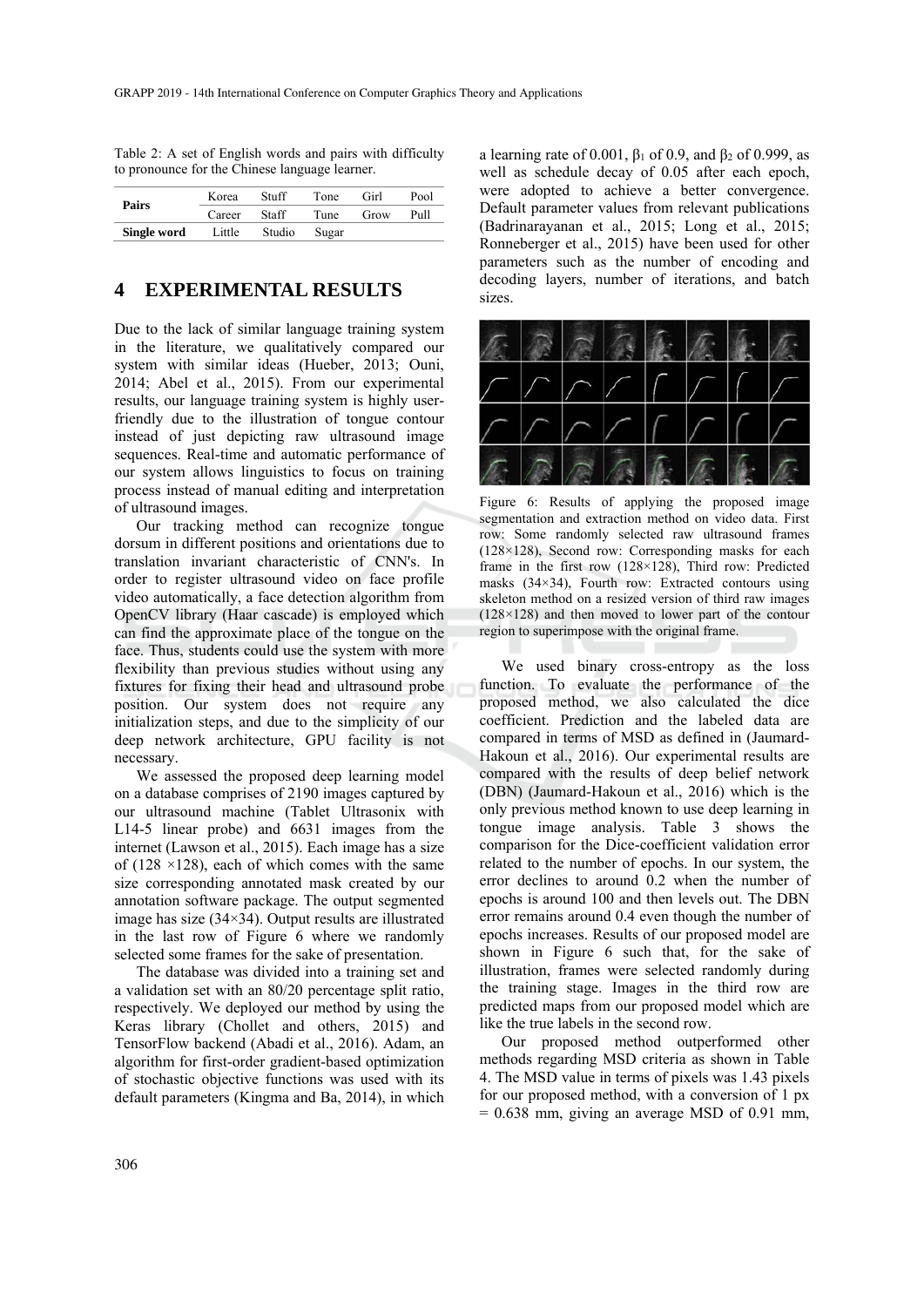while the DBN model achieved 1.0 mm  $(1 \text{ px} =$ 0.295 mm). For the active contour tracking method mentioned in (Li et al., 2005), the average MSD is 1.05 mm. It is important to mention that the two human experts participating in active contour tracking experiment produced two different annotation results having an average MSD of 0.73 mm (Li et al., 2005), which may thus be reasonably considered the ultimate minimum MSD of training based automated methods.

We ran our model on a Windows PC with a 7- Core CPU at 3.4GHz and 16GB of memory. In the testing stage, our approach provided the segmentation results of 175 frames in 2.343 seconds, which equals 74.7 fps. The testing performance goes down to 29.8 fps when we add tongue contour extraction. Previous publications have not discussed speed, possibly due to the nature of semi-automatic or manual work. Alternatively, they may have not achieved a high speed.

Table 3: Comparison of our method and previous work in Dice-coefficient validation error. Our method outperforms DBN when the number of epochs reaches 50 and levels off at 100 epochs at around half the error of the DBN system.

| Number of epochs                                               | 50                      | 100 | <b>250</b> |
|----------------------------------------------------------------|-------------------------|-----|------------|
| <b>Proposed method</b>                                         | 0.446 0.243 0.212 0.212 |     |            |
| <b>DBN</b> (Jaumard-Hakoun et al., 2016) $ 0.41 $ $ 0.38 $ N/A |                         |     | 0.4        |

Table 4: The comparison of our model with others in term of average MSD. Our proposed model shows better accuracy than other state-of-the-art methods on tongue dorsum extraction.

| <b>Methods</b>   | <b>Ours</b> | $\perp$ DRN | <b>Active Contour</b> |
|------------------|-------------|-------------|-----------------------|
| Average MSD (mm) | 0.91        | 1.0         | 1.05                  |

## **5 CONCLUSION**

While the potential benefits of articulatory feedback using ultrasound data for language pronunciation have long been acknowledged, until recently, with the advancement of deep learning techniques, realtime applications are feasible for easier guided language training. The pilot experiment of language learning system using ultrasound imaging outlined in the present paper shows that it is so much promising to add different facilities to ultrasound video in order to enhance the learning process.

In automatic tongue tracking section of our system, a trained deep convolutional neural network architecture has been applied to extract and illustrate tongue contours on real-time ultrasound videos. Automatic registration of ultrasound and RGB videos using Haar feature extraction algorithm, added flexibility to the language training system by omitting fixtures for the head and probe. The choice of network structure was selected and modified in the course of several experiments, decreasing the number of network layers and removing unnecessary steps for this application to speed up the process while keeping the high accuracy.

Extraction of tongue contours from delineated frames was successfully exploited using the skeleton technique. The proposed system does not need initialization or re-initialization (unlike EdgeTrak) for each frame and it is an end-to-end approach. The experimental results displayed the accuracy and speed of the proposed method for real-time automatic tongue tracking and we can assert that convolutional neural networks are superior to their counterparts such as deep belief networks. This kind of system shows its potential abilities for solving other ultrasound problems and being applied to other organs.

## **REFERENCES**

- Abadi, M. et al. (2016) 'TensorFlow: A System for Large-Scale Machine Learning.', in *OSDI*, pp. 265–283.
- Abel, J. *et al.* (2015) 'Ultrasound-enhanced multimodal approaches to pronunciation teaching and learning.', *Canadian Acoustics*, 43(3).
- Badrinarayanan, V., Kendall, A. and Cipolla, R. (2015) 'SegNet: A Deep Convolutional Encoder-Decoder Architecture for Image Segmentation', pp. 1–14. doi: 10.1109/TPAMI.2016.2644615.
- Bernhardt, B. *et al.* (2005) 'Ultrasound in speech therapy with adolescents and adults', *Clinical Linguistics and Phonetics*, 19(6–7), pp. 605–617. doi: 10.1080/02699200500114028.
- Bernhardt, M. B. *et al.* (2008) 'Ultrasound as visual feedback in speech habilitation: Exploring consultative use in rural British Columbia, Canada', *Clinical Linguistics & Phonetics*. Taylor & Francis, 22(2), pp. 149–162. doi: 10.1080/02699200701801225.
- Berry, J. and Fasel, I. (2011) 'Dynamics of tongue gestures extracted automatically from ultrasound', in *Acoustics, Speech and Signal Processing (ICASSP), 2011 IEEE International Conference on*, pp. 557–560.
- Berry, J. J. (2012) *Machine learning methods for articulatory data*. The University of Arizona.
- Chen, S. *et al.* (2018) 'Direct, Near Real Time Animation of a 3D Tongue Model Using Non-Invasive Ultrasound Images', in *2018 IEEE International Conference on Acoustics, Speech and Signal Processing (ICASSP)*. IEEE, pp. 4994–4998. doi: 10.1109/ICASSP.2018.8462096.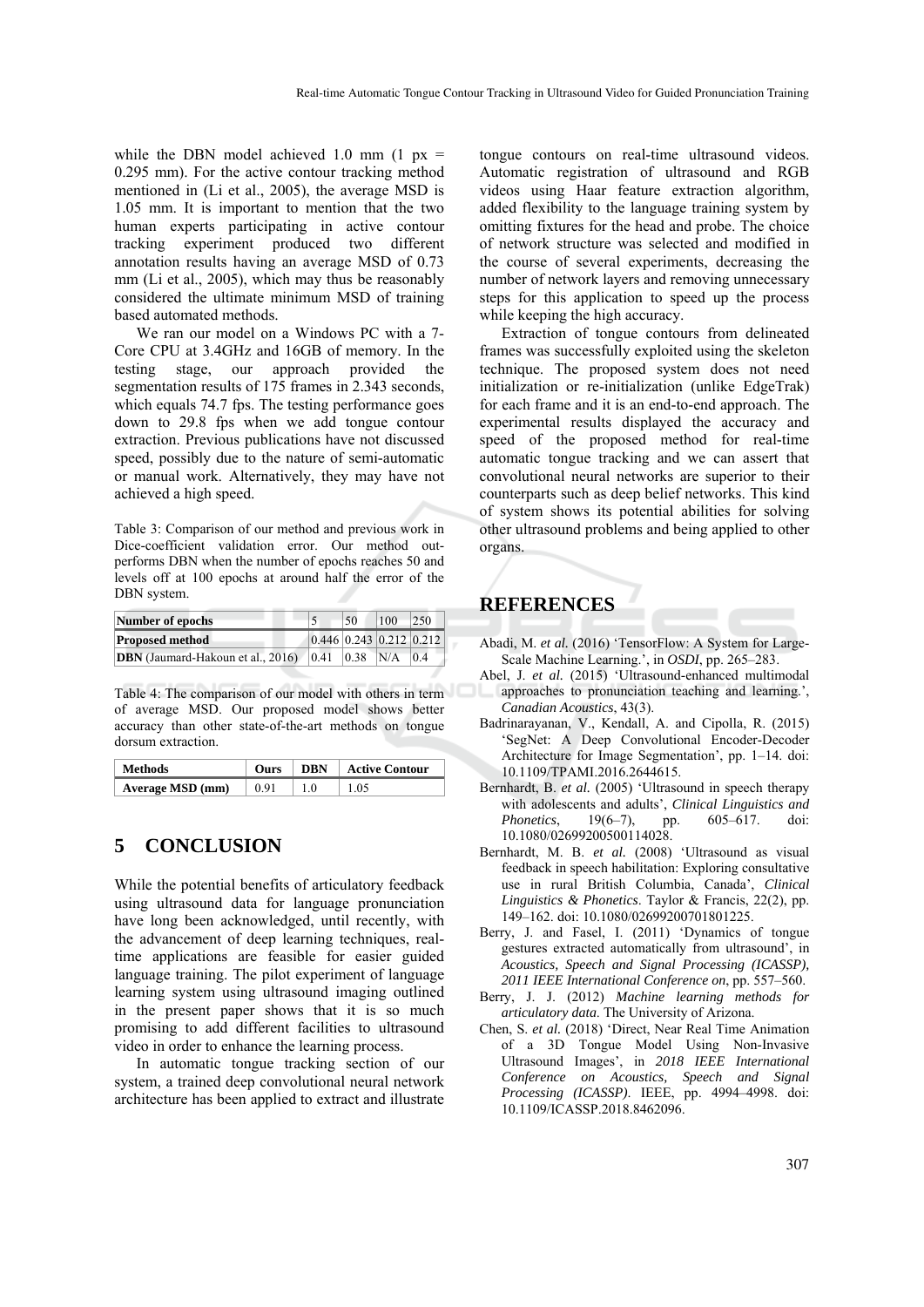- Chollet, F. and others (2015) 'Keras: Deep learning library for theano and tensorflow', *URL: https://keras. io/k*, 7, p. 8.
- Csapo, T. G. and Lulich, S. M. (2015) 'Error analysis of extracted tongue contours from 2D ultrasound images', *Proceedings of the Annual Conference of the International Speech Communication Association, INTERSPEECH*, 2015–Janua, pp. 2157–2161. doi: 10.1111/j.0956-7976.2004.00672.x.
- Denby, B. *et al.* (2010) 'Silent speech interfaces', *Speech Communication*. Elsevier, 52(4), pp. 270–287.
- Fabre, D. *et al.* (2015) 'Tongue tracking in ultrasound images using eigentongue decomposition and artificial neural networks', *Proceedings of the Annual Conference of the International Speech Communication Association, INTERSPEECH*, 2015– Janua(2), pp. 2410–2414.
- Fasel, I. and Berry, J. (2010) 'Deep belief networks for real-time extraction of tongue contours from ultrasound during speech', in *Pattern Recognition (ICPR), 2010 20th International Conference on*, pp. 1493–1496. doi: 10.1109/ICPR.2010.369.
- Geddes, D. T. and Sakalidis, V. S. (2016) 'Ultrasound imaging of breastfeeding—a window to the inside: Methodology, normal appearances, and application', *Journal of Human Lactation*. SAGE Publications Sage CA: Los Angeles, CA, 32(2), pp. 340–349.
- Ghrenassia, S., Ménard, L. and Laporte, C. (2014) 'Interactive segmentation of tongue contours in ultrasound video sequences using quality maps', in *Medical Imaging 2014: Image Processing*, p. 903440.
- Gick, B., Bernhardt, B., *et al.* (2008) 'Ultrasound imaging applications in second language acquisition', *Phonology and second language acquisition*. John Benjamins Amsterdam, 36, pp. 315–328.
- Gick, B., Bernhardt, B. M., *et al.* (2008) 'Ultrasound imging applications in second language acquisition', *Phonology and Second Language Acquisition*, (June), pp. 309–322. doi: 10.1684/abc.2012.0768.
- Hoopingarner, D. (2005) 'SECOND LANGUAGE SPEECH PERCEPTION AND PRODUCTION: ACQUISITION OF PHONOLOGICAL CONTRASTS IN JAPANESE', *Studies in Second Language Acquisition*. Cambridge University Press, 27(3), p. 494.
- Hueber, T. (2013) 'Ultraspeech-player: intuitive visualization of ultrasound articulatory data for speech therapy and pronunciation training.', in *INTERSPEECH*, pp. 752–753.
- Jaumard-Hakoun, A., Xu, K., Leboullenger, C., *et al.* (2016) 'An articulatory-based singing voice synthesis using tongue and lips imaging', in *ISCA Interspeech 2016*, pp. 1467–1471.
- Jaumard-Hakoun, A., Xu, K., Roussel-Ragot, P., *et al.* (2016) 'Tongue contour extraction from ultrasound images based on deep neural network', *Proceedings of the 18th International Congress of Phonetic Sciences (ICPhS 2015)*. Available at: http://arxiv.org/abs/1605.05912.
- Ji, Y. *et al.* (2017) 'Updating the silent speech challenge benchmark with deep learning', *arXiv preprint arXiv:1709.06818*.
- Kingma, D. P. and Ba, J. (2014) 'Adam: A method for stochastic optimization', *arXiv preprint arXiv:1412.6980*.
- Laporte, C. and Ménard, L. (2015) 'Robust tongue tracking in ultrasound images: a multi-hypothesis approach', in *Sixteenth Annual Conference of the International Speech Communication Association*.
- Laporte, C. and Ménard, L. (2018) 'Multi-hypothesis tracking of the tongue surface in ultrasound video recordings of normal and impaired speech', *Medical image analysis*. Elsevier, 44, pp. 98–114. doi: 10.1016/j.media.2017.12.003.
- Lawson, E. *et al.* (2015) 'Seeing Speech: an articulatory web resource for the study of phonetics [website]'. University of Glasgow.
- Lee, S. A. S., Wrench, A. and Sancibrian, S. (2015) 'How To Get Started With Ultrasound Technology for Treatment of Speech Sound Disorders', *SIG 5 Perspectives on Speech Science and Orofacial Disorders*. ASHA, 25(2), pp. 66–80.
- Li, M., Kambhamettu, C. and Stone, M. (2005) 'Automatic contour tracking in ultrasound images', *Clinical Linguistics and Phonetics*, 19(6–7), pp. 545– 554. doi: 10.1080/02699200500113616.
- Litjens, G. *et al.* (2017) 'A survey on deep learning in medical image analysis', *Medical Image Analysis*, 42(1995), pp. 60–88. doi: 10.1016/j.media.2017.07.005.
- Long, J., Shelhamer, E. and Darrell, T. (2015) 'Fully convolutional networks for semantic segmentation', in *Proceedings of the IEEE conference on computer vision and pattern recognition*, pp. 3431–3440.
- Loosvelt, M., Villard, P.-F. and Berger, M.-O. (2014) 'Using a biomechanical model for tongue tracking in ultrasound images', *Biomedical Simulation*, 8789, pp. 67–75. Available at: http://link.springer.com/chapter/10.1007/978-3-319- 12057-7\_8.
- Ouni, S. (2014) 'Tongue control and its implication in pronunciation training', *Computer Assisted Language Learning*. Taylor & Francis, 27(5), pp. 439–453.
- Preston, J. L. *et al.* (2014) 'Ultrasound visual feedback treatment and practice variability for residual speech sound errors', *Journal of Speech, Language, and Hearing Research*. ASHA, 57(6), pp. 2102–2115.
- Ronneberger, O., Fischer, P. and Brox, T. (2015) 'U-net: Convolutional networks for biomedical image segmentation', in *International Conference on Medical image computing and computer-assisted intervention*, pp. 234–241.
- Stone, M. (2005) 'A guide to analysing tongue motion from ultrasound images', *Clinical Linguistics and Phonetics*, 19(6–7), pp. 455–501. doi: 10.1080/02699200500113558.
- Tang, L., Bressmann, T. and Hamarneh, G. (2012) 'Tongue contour tracking in dynamic ultrasound via higher-order MRFs and efficient fusion moves',